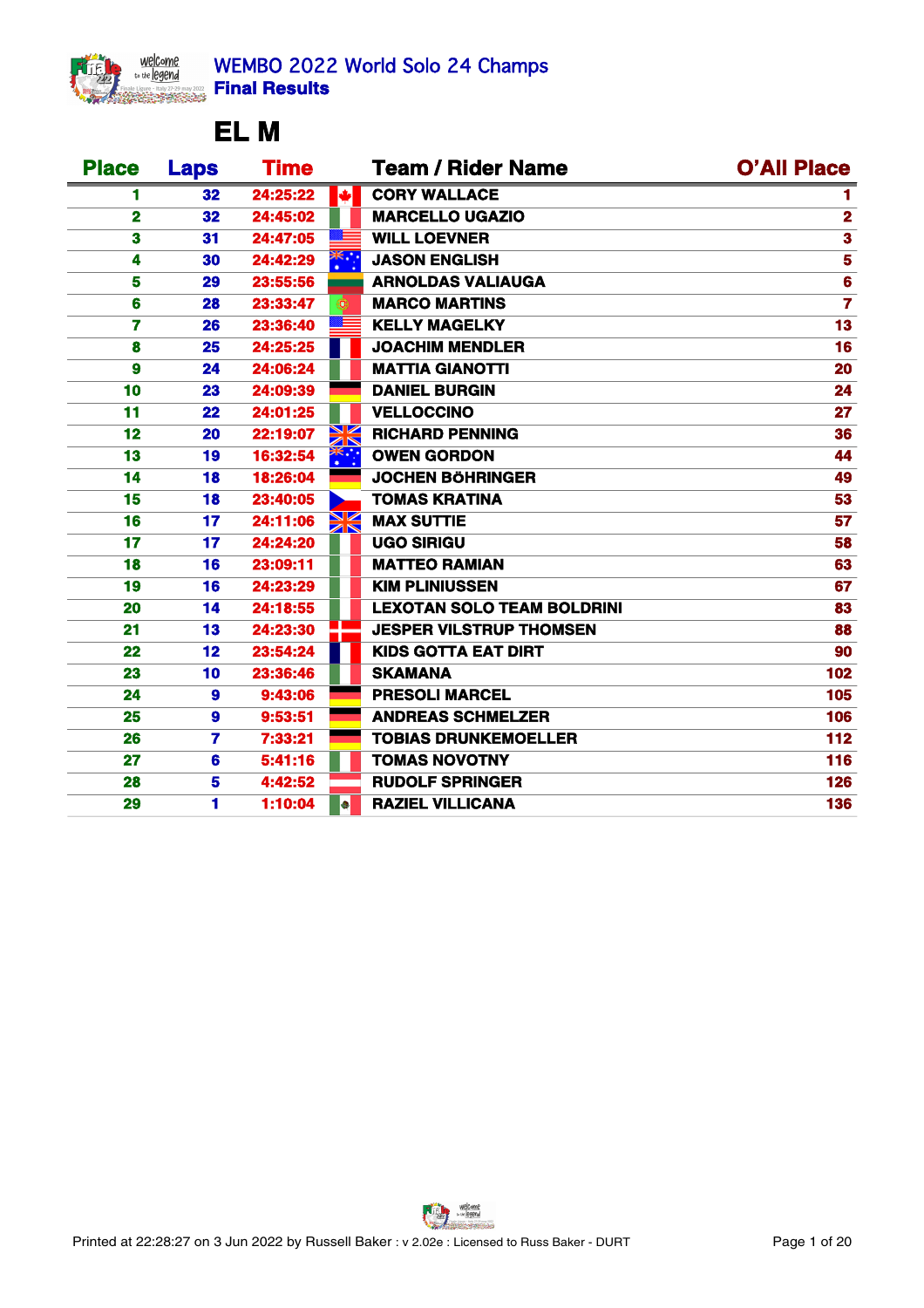

## **EL F**

| <b>Place</b> | <b>Laps</b> | <b>Time</b> | <b>Team / Rider Name</b>    | <b>O'All Place</b> |
|--------------|-------------|-------------|-----------------------------|--------------------|
|              | 24          | 23:16:58    | <b>CHELSEY MAGNESS</b>      |                    |
|              | 23          | 24:02:16    | <b>GAIA RAVAIOLI</b>        |                    |
|              | 23          | 24:37:22    | <b>OLENA NOVIKOVA</b>       |                    |
|              | 21          | 24:18:21    | <b>VIDA DOLGOVIENE</b>      |                    |
|              | <b>20</b>   | 23:46:53    | NIKOL FLAŠAROVÁ             |                    |
|              | 18          | 24:04:00    | <b>JULIE KELLY</b>          |                    |
|              | 16          | 23:20:26    | <b>NATALIE SICHÁLKOVÁ</b>   |                    |
|              | 14          | 12:35:24    | <b>KAIT BOYLE</b>           |                    |
|              | 13          | 24:40:57    | <b>VIRGINIA CANCELLIERI</b> |                    |
| 10           | 9.          | 12:06:57    | <b>MELODY HAZI</b>          |                    |
| 11           | 8           | 8:45:35     | <b>SARAH CAYLOR</b>         | 23                 |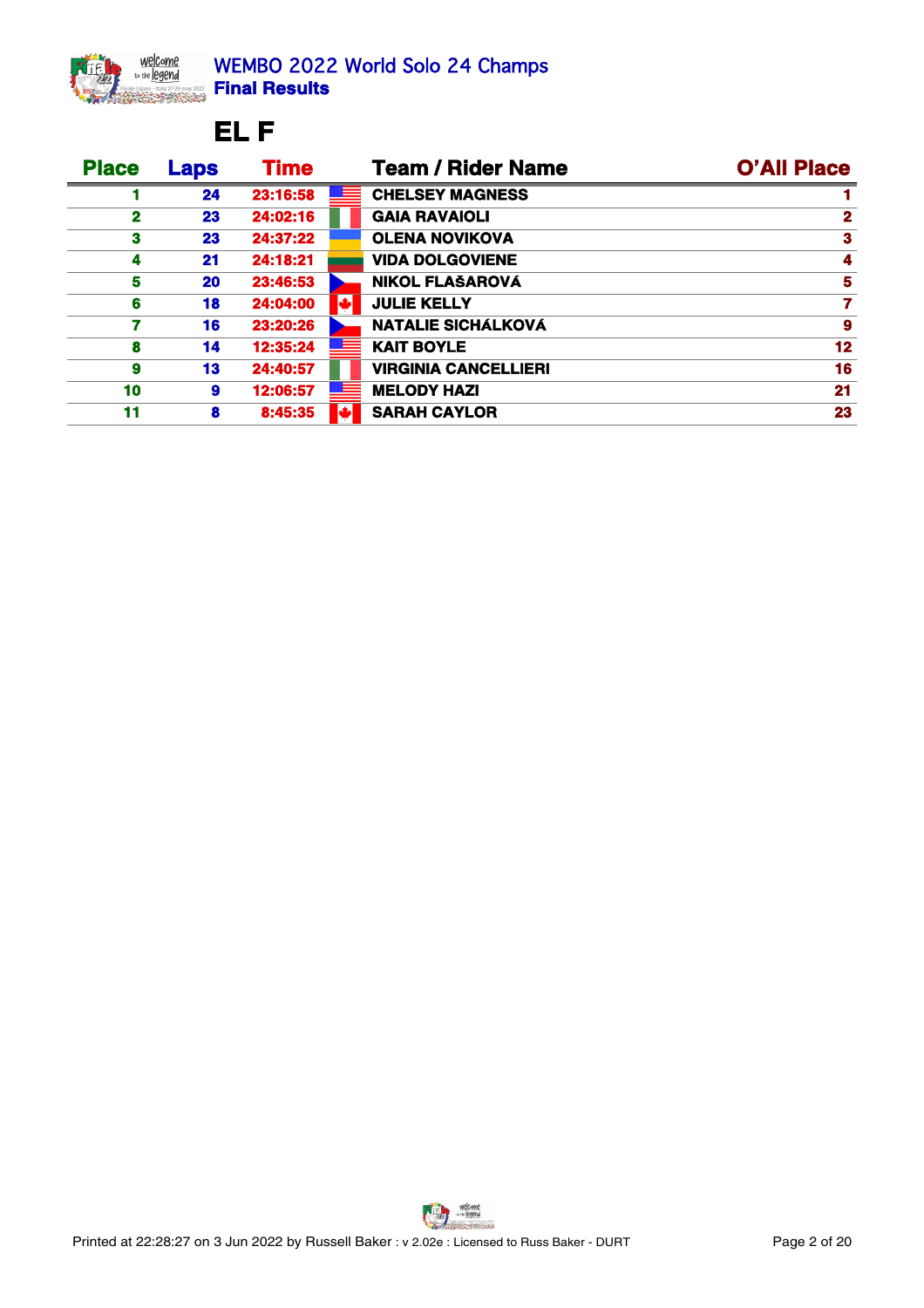

# **SS M**

| <b>Place</b> | <b>Laps</b> | Time     | <b>Team / Rider Name</b>   | <b>O'All Place</b> |
|--------------|-------------|----------|----------------------------|--------------------|
|              | 21          | 24:02:52 | <b>MARIO GINEVRO</b>       |                    |
|              | 20          | 24:05:21 | N7<br><b>ANDREW HOWETT</b> | 39                 |
|              | 19          | 23:59:02 | <b>LUTHER HERBERT</b>      | 45                 |
|              | 16          | 24:01:55 | <b>J-SOLO</b>              | 65                 |
|              |             | 21:00:09 | PILOTINO77                 | 98                 |
|              |             | 8:47:02  | <b>CORRADO PETRUCCI</b>    | 117                |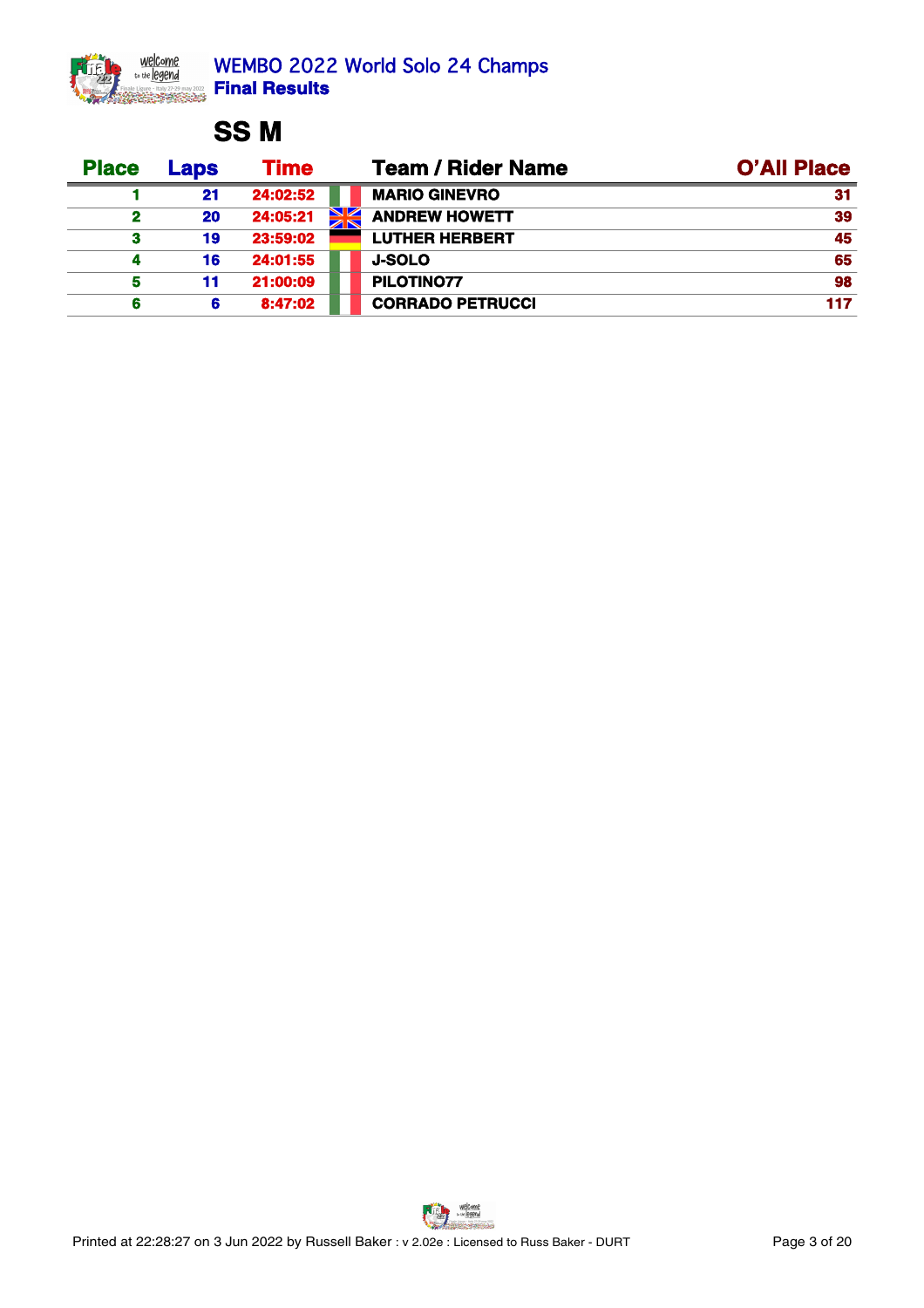

## **SS F**

| <b>Place</b> | <b>Time</b><br>_ans | / Rider Name<br>Team     | <b>O'All Place</b> |
|--------------|---------------------|--------------------------|--------------------|
|              | ∠4:01:24            | <b>AUSILIA VISTARINI</b> |                    |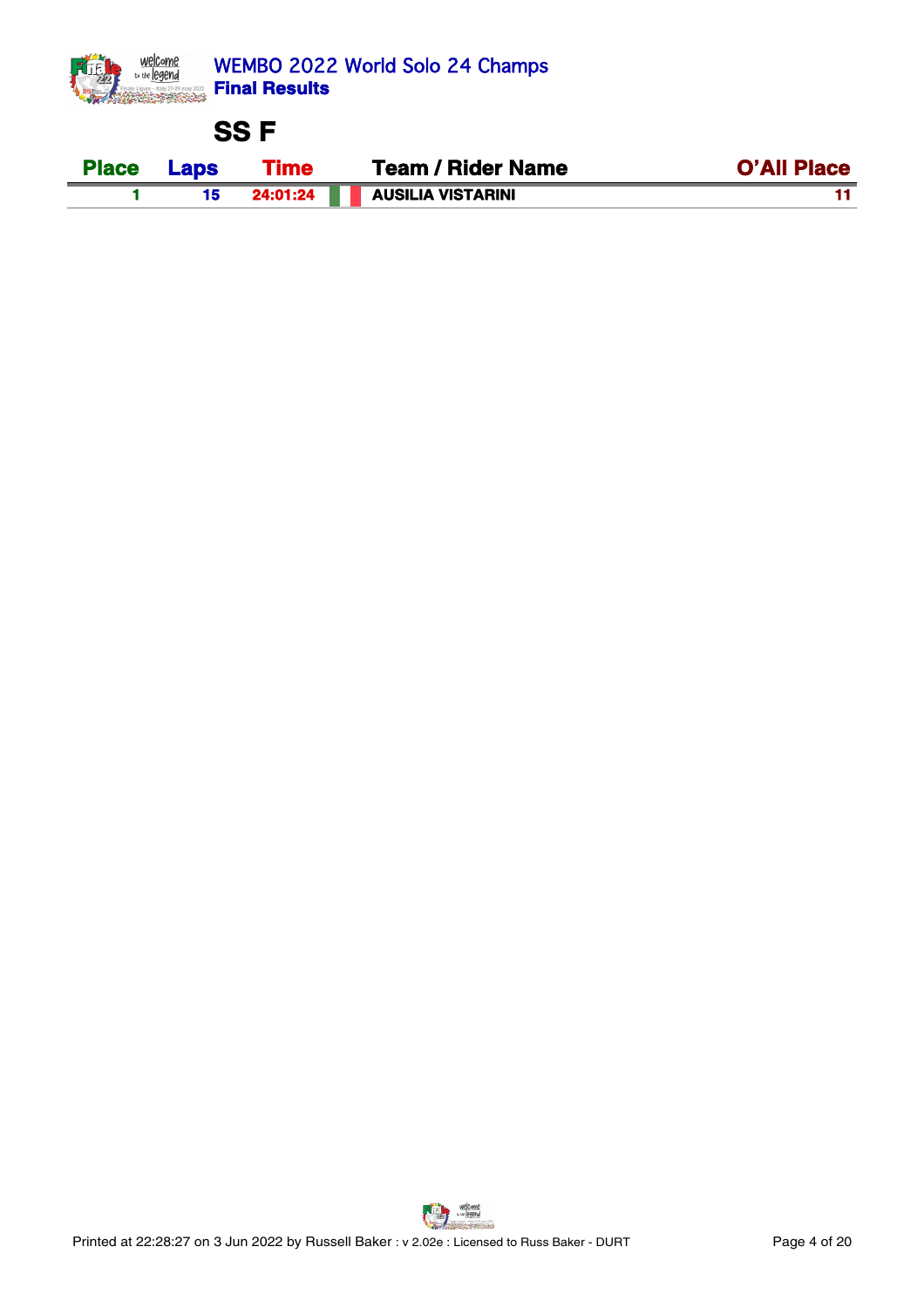

**U 23 M**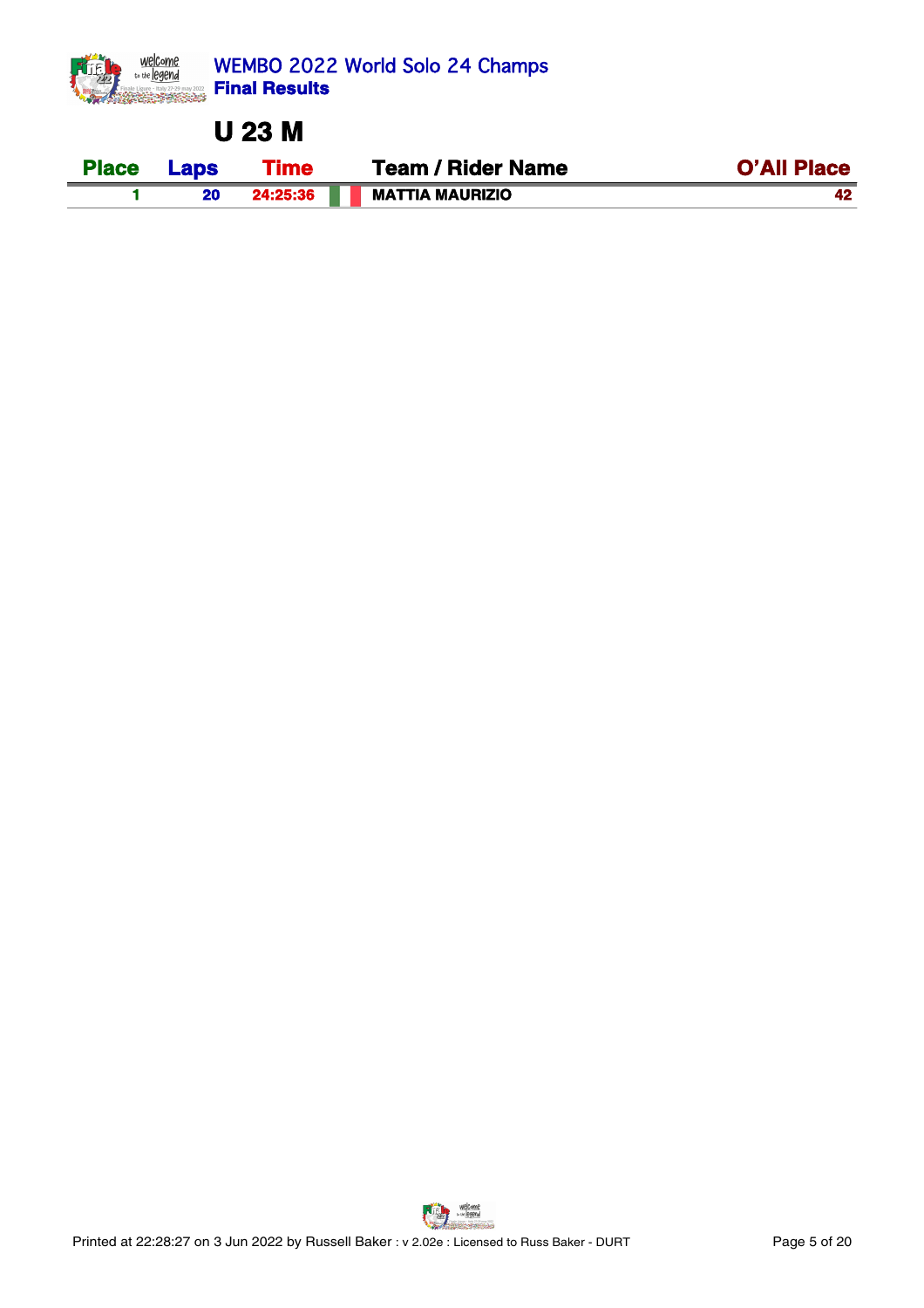

### **23-29M**

| <b>Place</b> | Laps | Time     | <b>Team / Rider Name</b>             | <b>O'All Place</b> |
|--------------|------|----------|--------------------------------------|--------------------|
|              | 27   | 24:26:21 | <b>TESTA LUCA</b>                    | 10                 |
|              | 24   | 24:24:16 | <b>FABIO CLERICO</b>                 | 22                 |
|              | 19   | 24:01:48 | <b>PETR PETRILAK</b>                 | 46                 |
|              | 16   | 14:58:09 | POLISPORTIVA UNIVERSITÀ FORO ITALICO | 62                 |
|              | 15   | 24:32:14 | <b>STOW WONDERERS</b>                |                    |
|              | 14   | 23:05:09 | <b>NICOLA BAUDI</b>                  |                    |
|              | 14   | 24:25:26 | <b>FLORYAN VILFEU</b>                | 84                 |
|              |      | 12:53:31 | <b>PIETRO DERUGNA</b>                | 129                |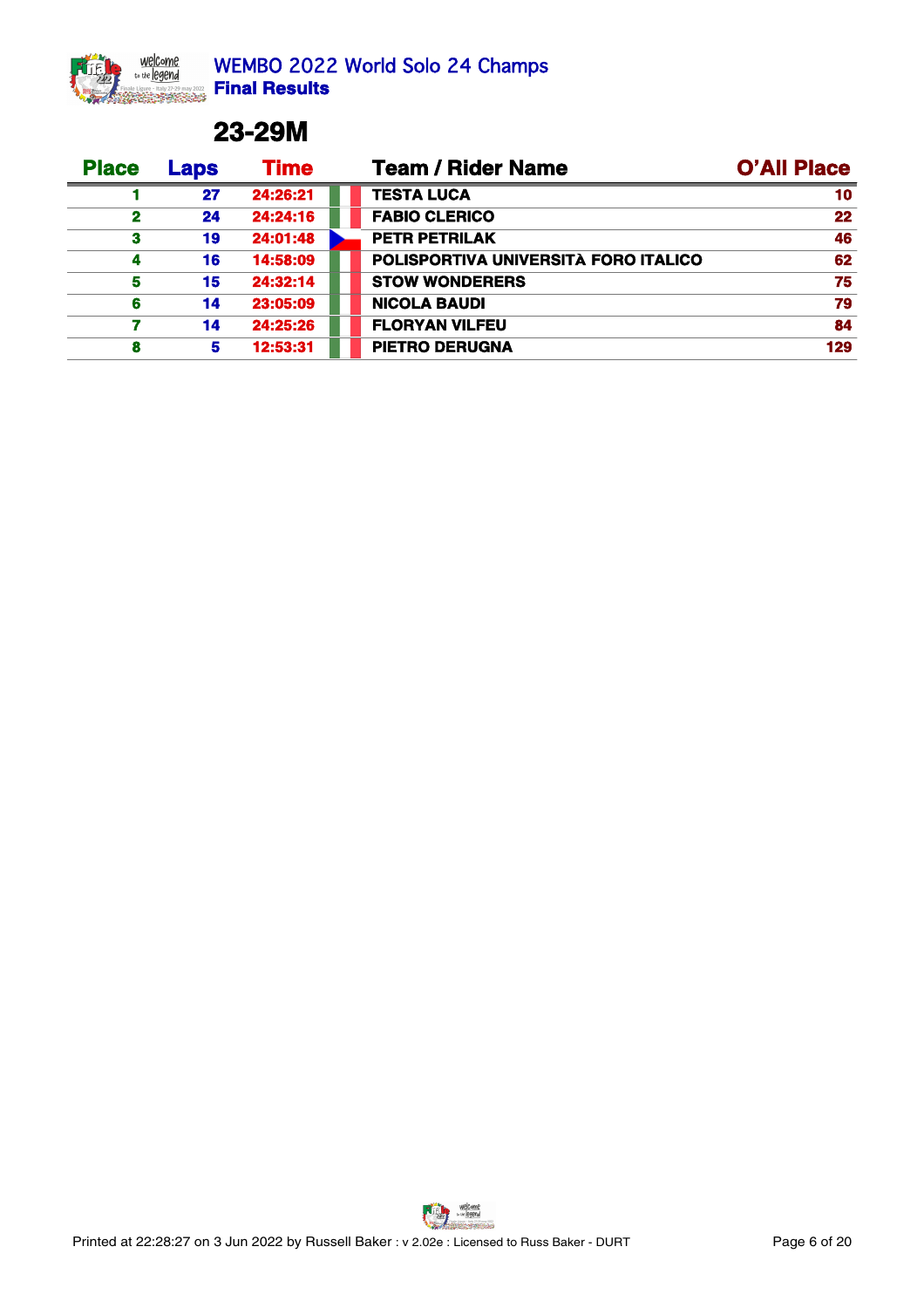## **30-34M**

| <b>Place</b> | Laps      | Time     | <b>Team / Rider Name</b> | <b>O'All Place</b> |
|--------------|-----------|----------|--------------------------|--------------------|
|              | 27        | 24:11:05 | <b>RICHARD LONG</b>      |                    |
|              | 24        | 24:37:25 | <b>LORENZO MANONI</b>    | 23                 |
|              | 21        | 24:02:54 | <b>FABIAN HUNZIKER</b>   | 32                 |
|              | 21        | 24:37:23 | <b>PHILIPP BAUMANN</b>   | 34                 |
|              | <b>20</b> | 24:06:58 | <b>MATTIA VALCOZZENA</b> | 40                 |
|              | 17        | 24:24:43 | <b>FEDERICO FORZANI</b>  | 59                 |
|              | 13        | 14:44:01 | <b>FELIPE MATOS</b>      | 86                 |
|              |           | 7:56:58  | <b>PATRICK RIESTERER</b> | 127                |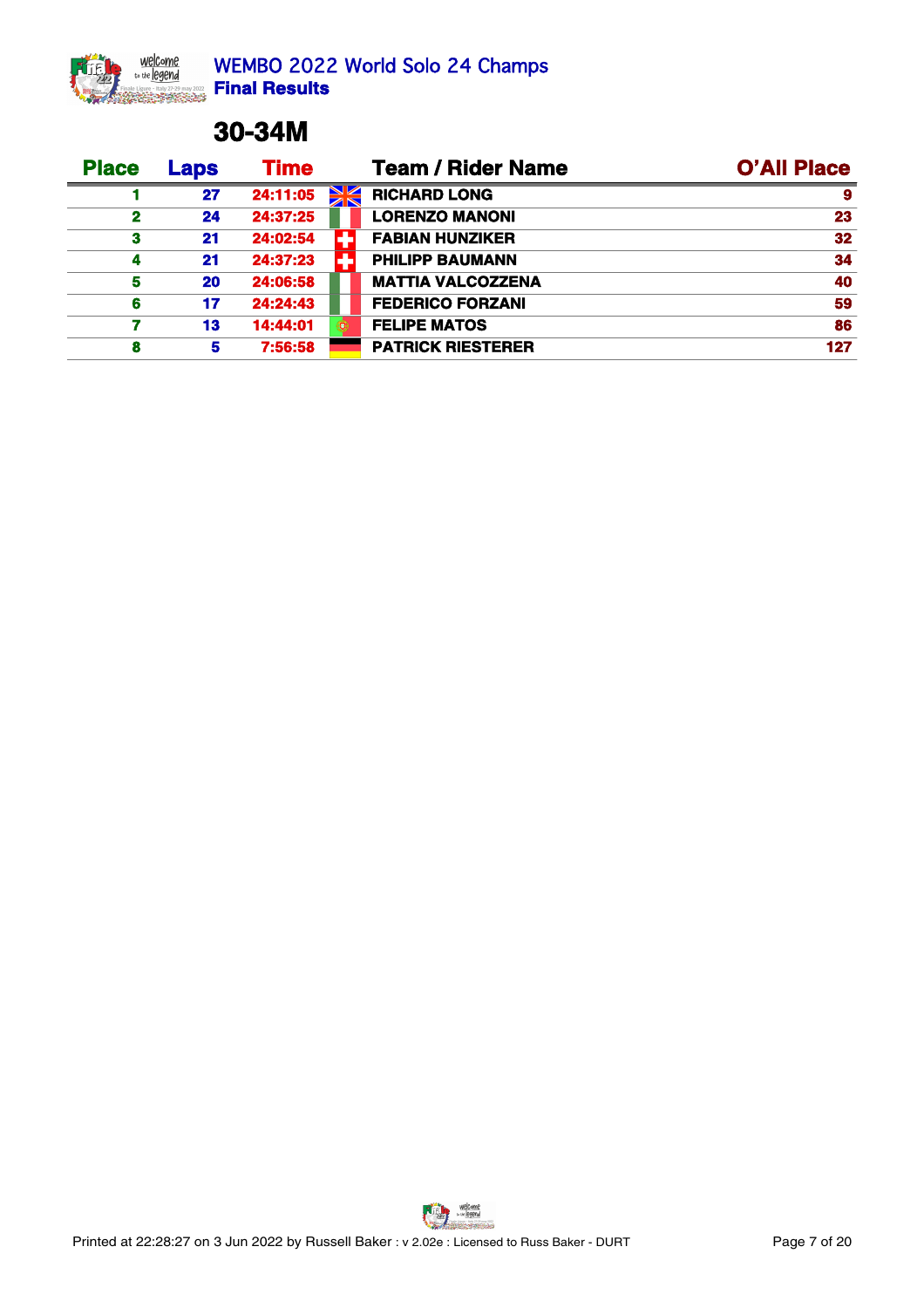

#### **30-34F**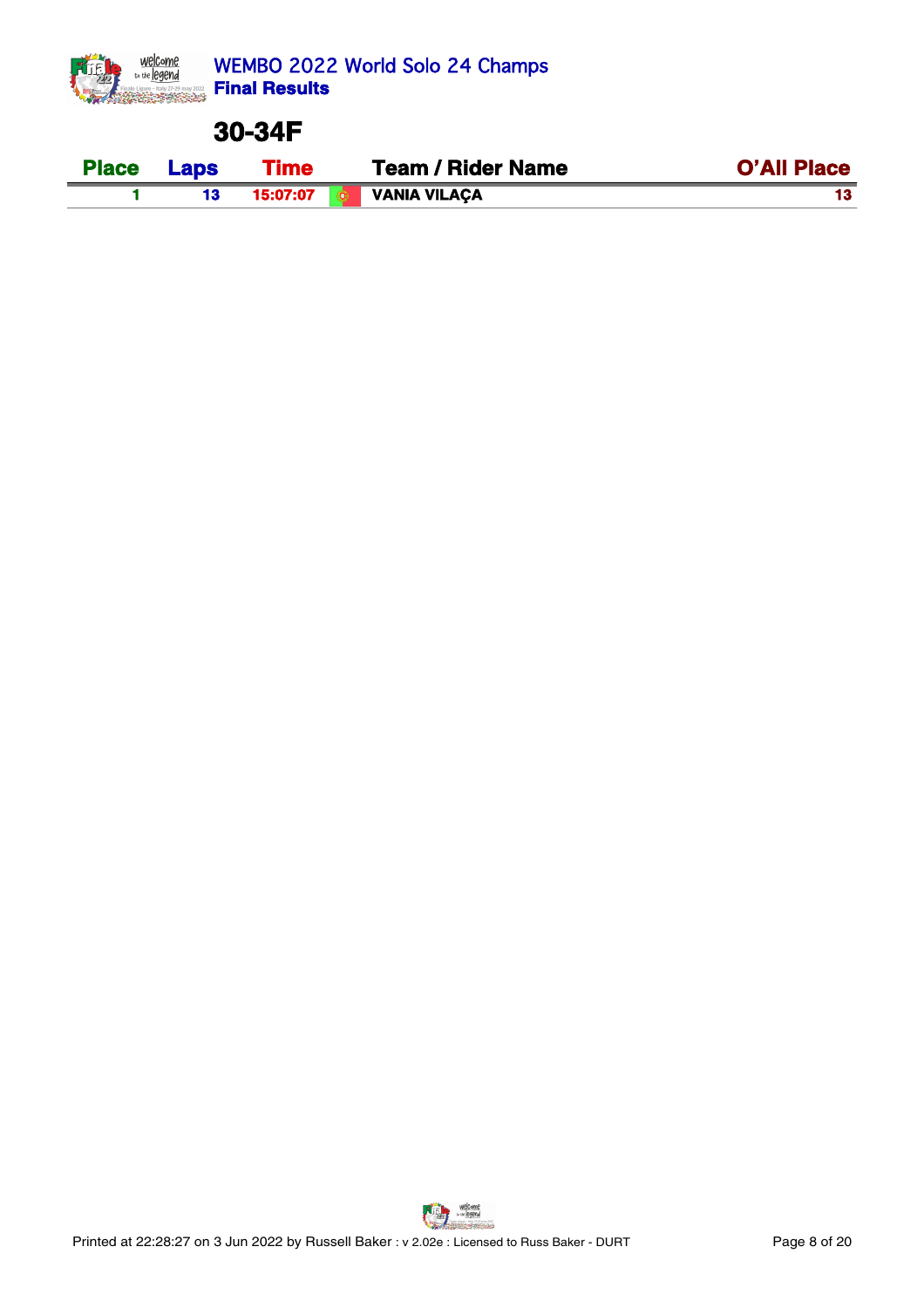## **35-39M**

| <b>Place</b> | Laps | <b>Time</b> | <b>Team / Rider Name</b>               | <b>O'All Place</b> |
|--------------|------|-------------|----------------------------------------|--------------------|
|              | 30   | 24:31:57    | <b>ELIAS VAN HOEYDONCK</b>             |                    |
|              | 26   | 24:26:28    | <b>TESTA STEFANO</b>                   |                    |
|              | 18   | 19:56:41    | <b>JOSE ABRAHAM MARTINEZ HERNANDEZ</b> | 50                 |
|              | 16   | 24:56:46    | <b>ANDREA BARAGIOTTA</b>               | 69                 |
|              | 12   | 24:26:26    | <b>TIZIANO BERTON</b>                  | 93                 |
|              | 11   | 20:53:45    | <b>DEMIS MAZZI</b>                     | 97                 |
|              |      | 24:41:34    | <b>FABIO BARUSCO</b>                   | 115                |
|              | 6.   | 24:39:33    | <b>ALBERTO BIAGGI</b>                  | 122                |
|              | 6.   | 24:41:36    | <b>GIANVITO GARRIPOLI</b>              | 124                |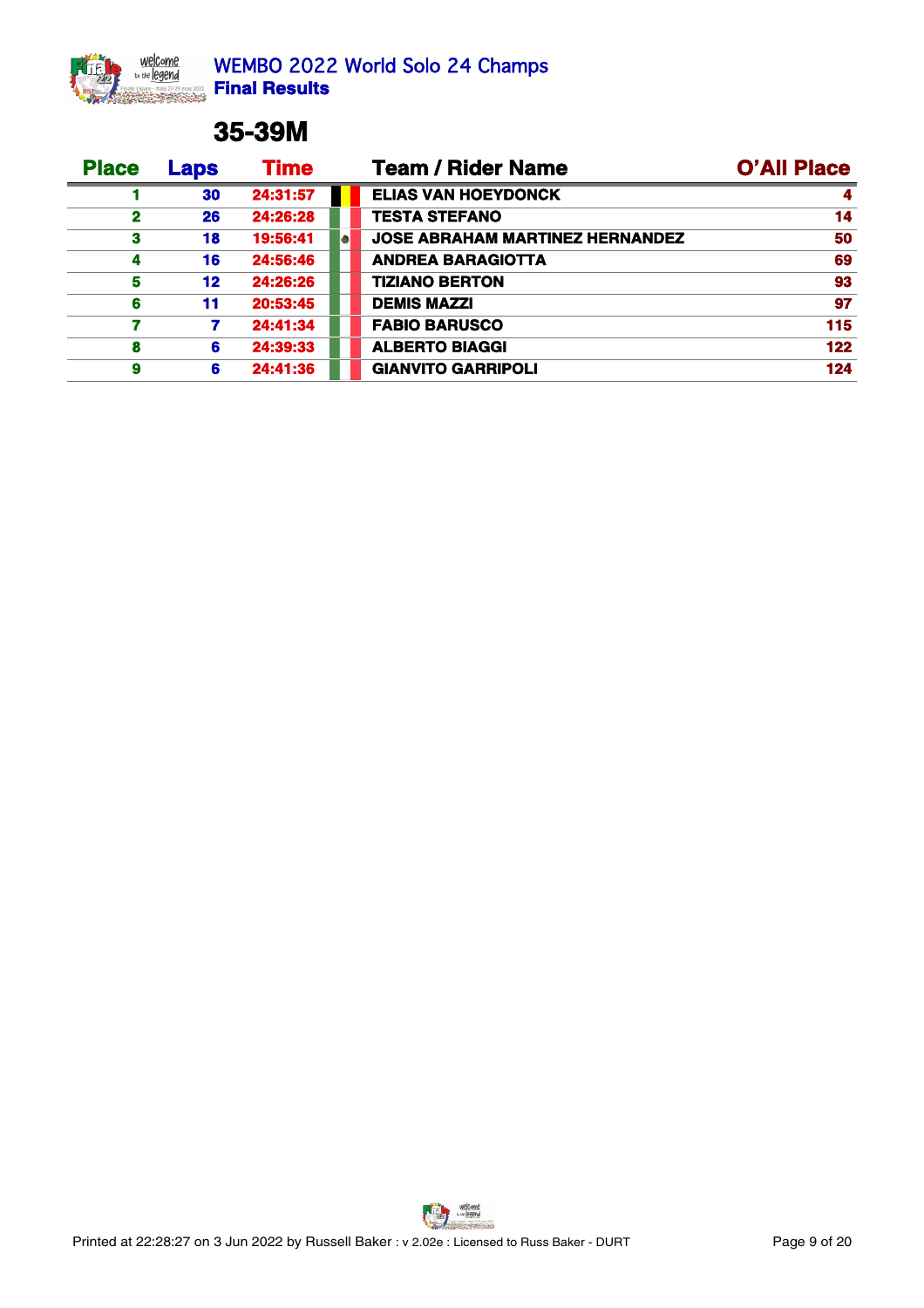

#### **35-39F**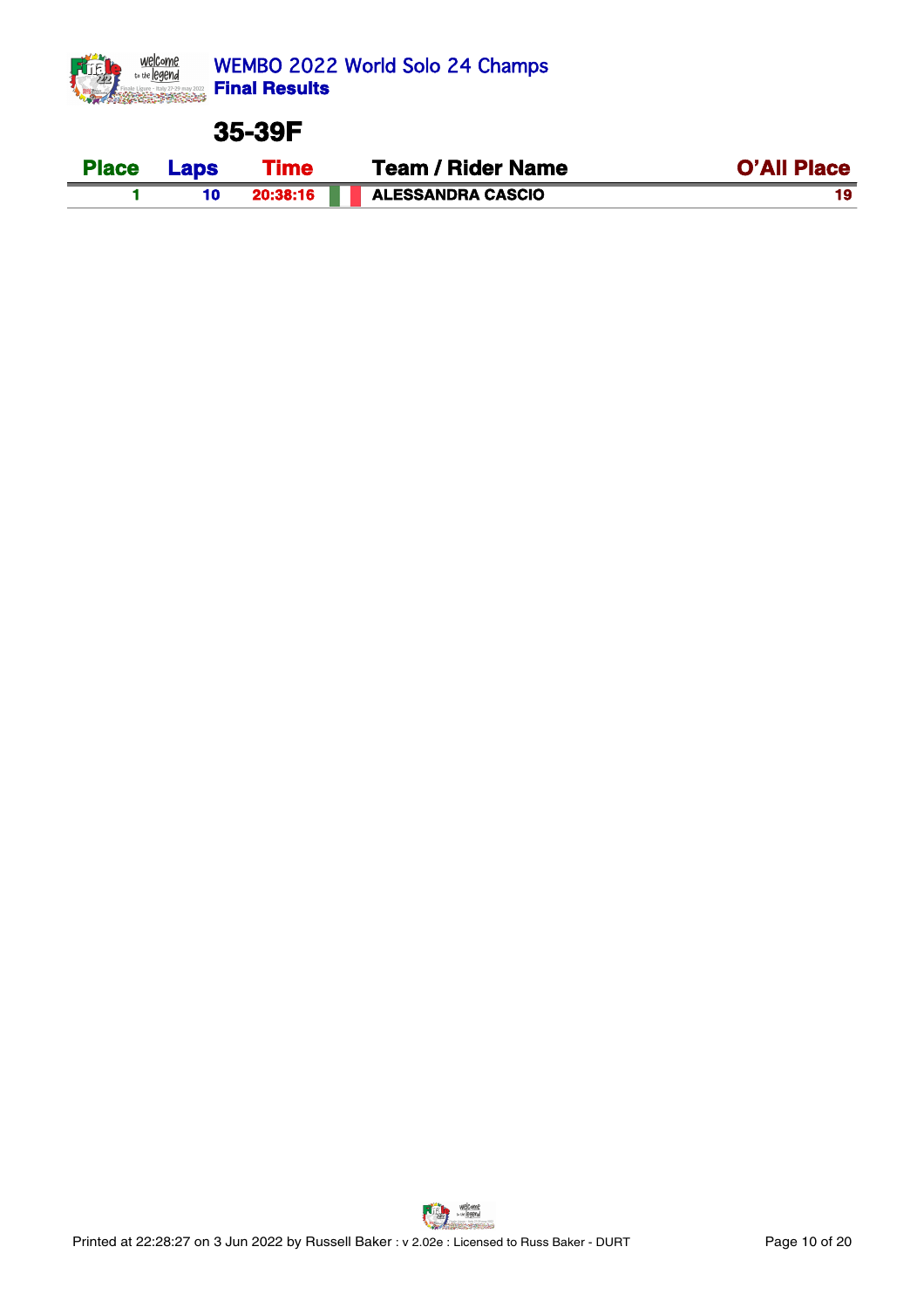

### **40-44M**

| <b>Place</b>    | <b>Laps</b>     | <b>Time</b> |    | <b>Team / Rider Name</b>    | <b>O'All Place</b> |
|-----------------|-----------------|-------------|----|-----------------------------|--------------------|
|                 | 25              | 25:04:36    |    | <b>FM BIKE FACTORY TEAM</b> | 18                 |
| $\mathbf{2}$    | 23              | 24:46:50    |    | <b>RUI DAMIÃO</b>           | 25                 |
| 3               | 22              | 24:33:29    | XK | <b>CHRIS RUDD</b>           | 28                 |
|                 | 17              | 23:34:13    |    | <b>MAURO FOSSA</b>          | 55                 |
| 5.              | 17              | 24:20:04    |    | <b>FLORIAN MERTENS</b>      | 66                 |
| 6               | 17              | 24:56:44    |    | <b>ANDREA PORZIO</b>        | 61                 |
|                 | 16              | 24:01:49    |    | <b>ADAM KOTEN</b>           | 64                 |
| 8               | 15              | 16:46:07    |    | <b>ALESSANDRO PLONA</b>     | 70                 |
| 9               | 15              | 20:25:54    |    | <b>DENNIS SCZUDLEK</b>      | 72                 |
| 10 <sub>1</sub> | 14              | 24:09:04    |    | <b>VALTER CARLINI</b>       | 81                 |
| 11              | 12 <sub>2</sub> | 24:26:28    |    | <b>ALESSIO CARPENÈ</b>      | 94                 |
| 12              | 8               | 5:54:32     |    | <b>PAOLO CHILESE</b>        | 109                |
| 13              | 8               | 22:42:50    |    | <b>CAGNASSI CORRADO</b>     | 111                |
| 14              | 6               | 24:41:33    |    | <b>DANIELE ERBETTA</b>      | 123                |
| 15              | 6               | 24:41:41    |    | <b>MATTEO CERUTTI</b>       | 125                |
| 16              | 4               | 24:41:39    |    | <b>ANDREA MONTAUTI</b>      | 132                |
| 17              | 3               | 24:41:37    |    | <b>FABIO ERBETTA</b>        | 134                |
| 18              | 3               | 24:41:40    |    | <b>ALESSANDRO MORA</b>      | 135                |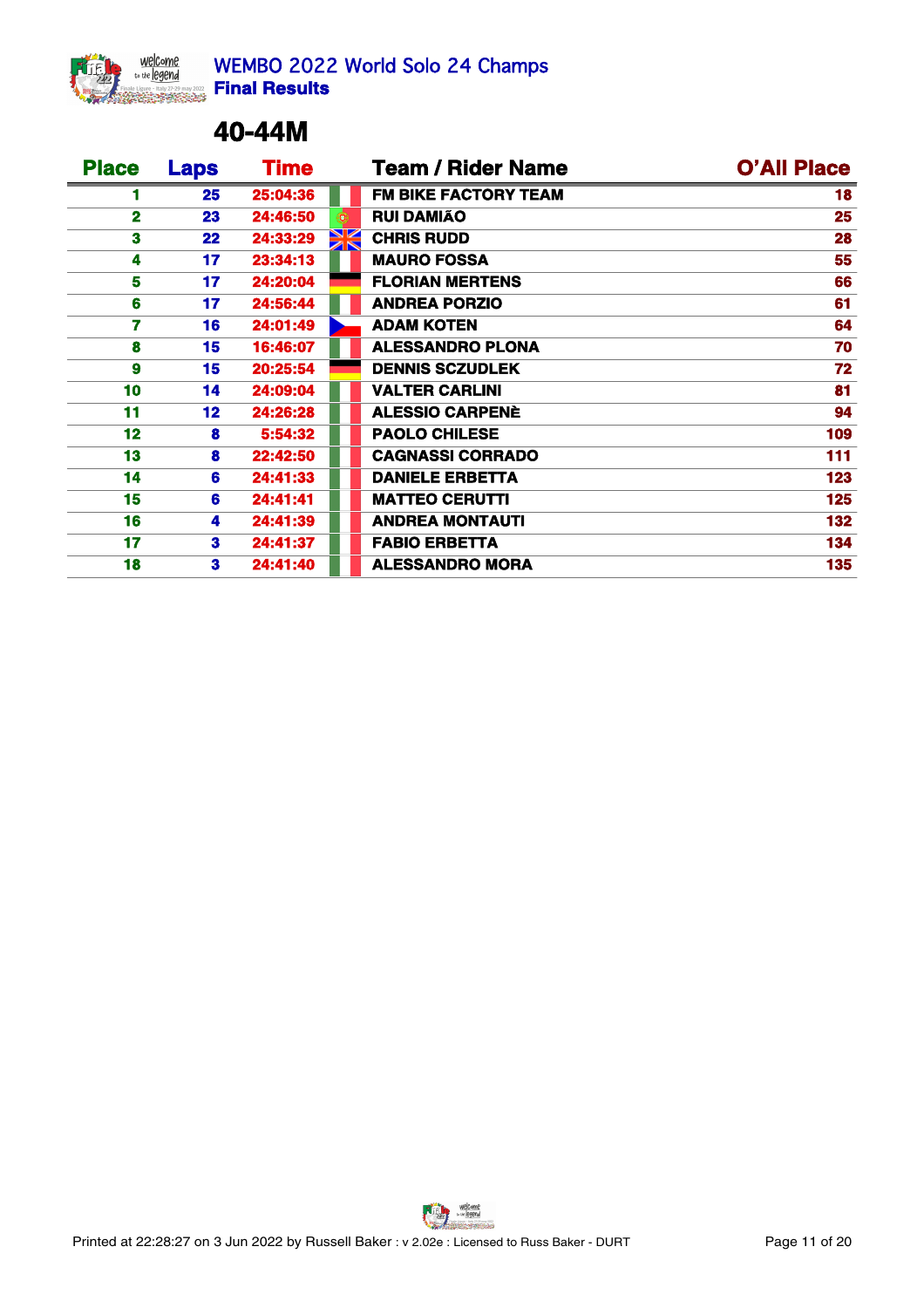

WEMBO 2022 World Solo 24 Champs **Final Results**

#### **40-44F**

| <b>Place</b> | <b>Laps</b> | Time     | <b>Team / Rider Name</b> | <b>O'All Place</b> |
|--------------|-------------|----------|--------------------------|--------------------|
|              | 16          | 24:34:52 | <b>CHIARA MARRALE</b>    |                    |
|              |             | 23:51:00 | <b>LORENZA VASCHETTI</b> |                    |
|              |             | 20:38:21 | <b>ANNALISA D'ELISO</b>  |                    |
|              |             | 23:14:52 | SILVIA MARCOZZINI        |                    |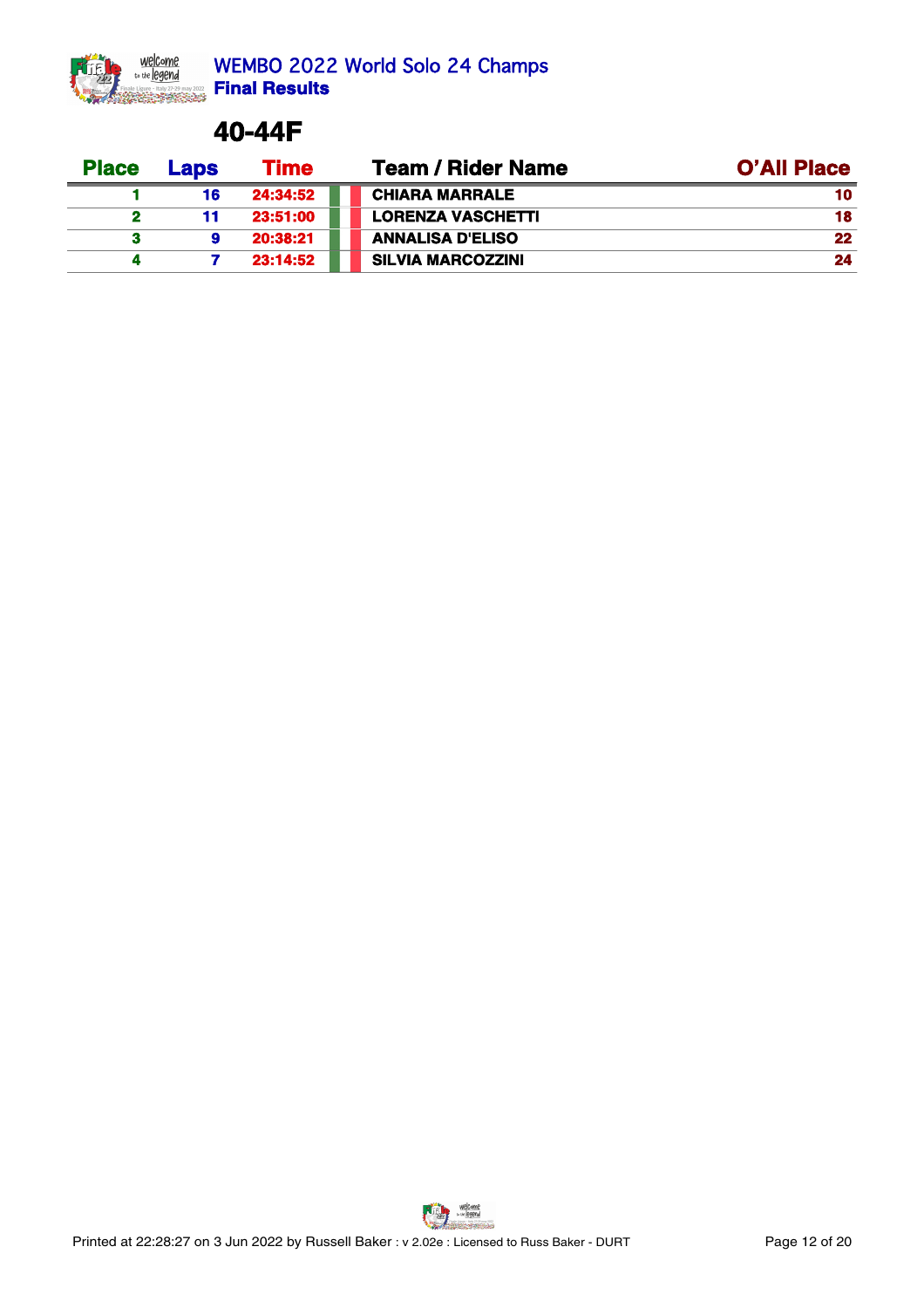

## **45-49M**

| <b>Place</b>    | <b>Laps</b> | <b>Time</b> |           | <b>Team / Rider Name</b>      | <b>O'All Place</b> |
|-----------------|-------------|-------------|-----------|-------------------------------|--------------------|
|                 | 27          | 24:43:24    |           | <b>RODOLFO DIAS</b>           |                    |
| $\mathbf{2}$    | 25          | 24:01:50    |           | <b>ANDREW BOVARD</b>          | 15                 |
| 3               | 24          | 23:27:08    | $\bullet$ | <b>JULIANO EDNEY GEHRKE</b>   | 19                 |
|                 | 22          | 21:25:39    |           | <b>UROS BREŠKI</b>            | 26                 |
| 5               | 22          | 24:39:17    |           | <b>PAULO DE SOUSA</b>         | 29                 |
| 6               | 21          | 24:30:48    |           | <b>LORENZO TABONE</b>         | 33                 |
|                 | <b>20</b>   | 24:25:27    |           | <b>MAURO RAINERI</b>          | 41                 |
| 8               | 19          | 24:13:47    |           | <b>FORREST GIAN</b>           | 47                 |
| 9               | 17          | 24:30:28    |           | <b>PUME #44</b>               | 60                 |
| 10 <sub>1</sub> | 16          | 24:24:38    |           | <b>MARCO BARATTI</b>          | 68                 |
| 11              | 15          | 21:30:47    |           | <b>LUCA BONDI</b>             | 73                 |
| 12              | 14          | 15:35:58    |           | <b>MAREK KřEPELKA</b>         | 76                 |
| 13 <sub>1</sub> | 14          | 21:41:40    |           | <b>GIAN CLAUDIO CHIURULLI</b> | 78                 |
| 14              | 14          | 24:12:33    |           | <b>CROUX24</b>                | 82                 |
| 15              | 11          | 23:27:06    |           | <b>MARCO VALLE</b>            | 99                 |
| 16              | 11          | 25:00:46    |           | SOLO 10                       | 100                |
| 17              | 8           | 8:53:27     | ※……       | <b>MARTIN HANDLEY</b>         | 110                |
| 18              | 6           | 11:05:31    |           | <b>PAOLO FRIGERIO</b>         | 118                |
| 19              | 6           | 21:09:14    |           | <b>IL CORSARO NERO</b>        | 119                |

welcome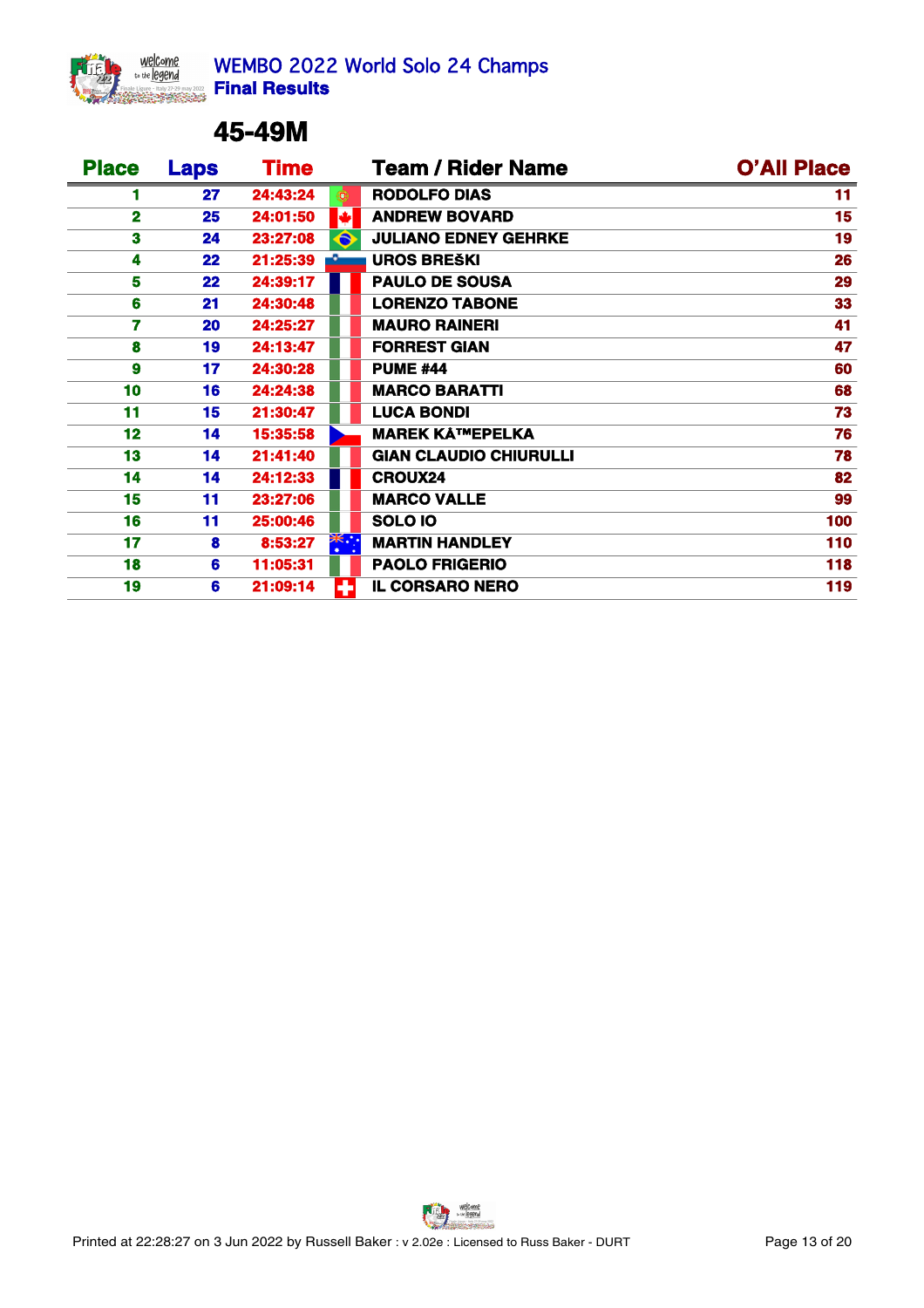

#### **45-49F**

| <b>Place</b> | <b>Laps</b> | Time     | <b>Team / Rider Name</b> | <b>O'All Place</b> |
|--------------|-------------|----------|--------------------------|--------------------|
|              | 18          | 24:01:26 | <b>ELISABETTA BERTOK</b> |                    |
|              | 13          | 22:59:13 | SIMONA KOTENOVÁ          |                    |
|              |             | 10:55:22 | <b>ERICA ZAMMARCHI</b>   |                    |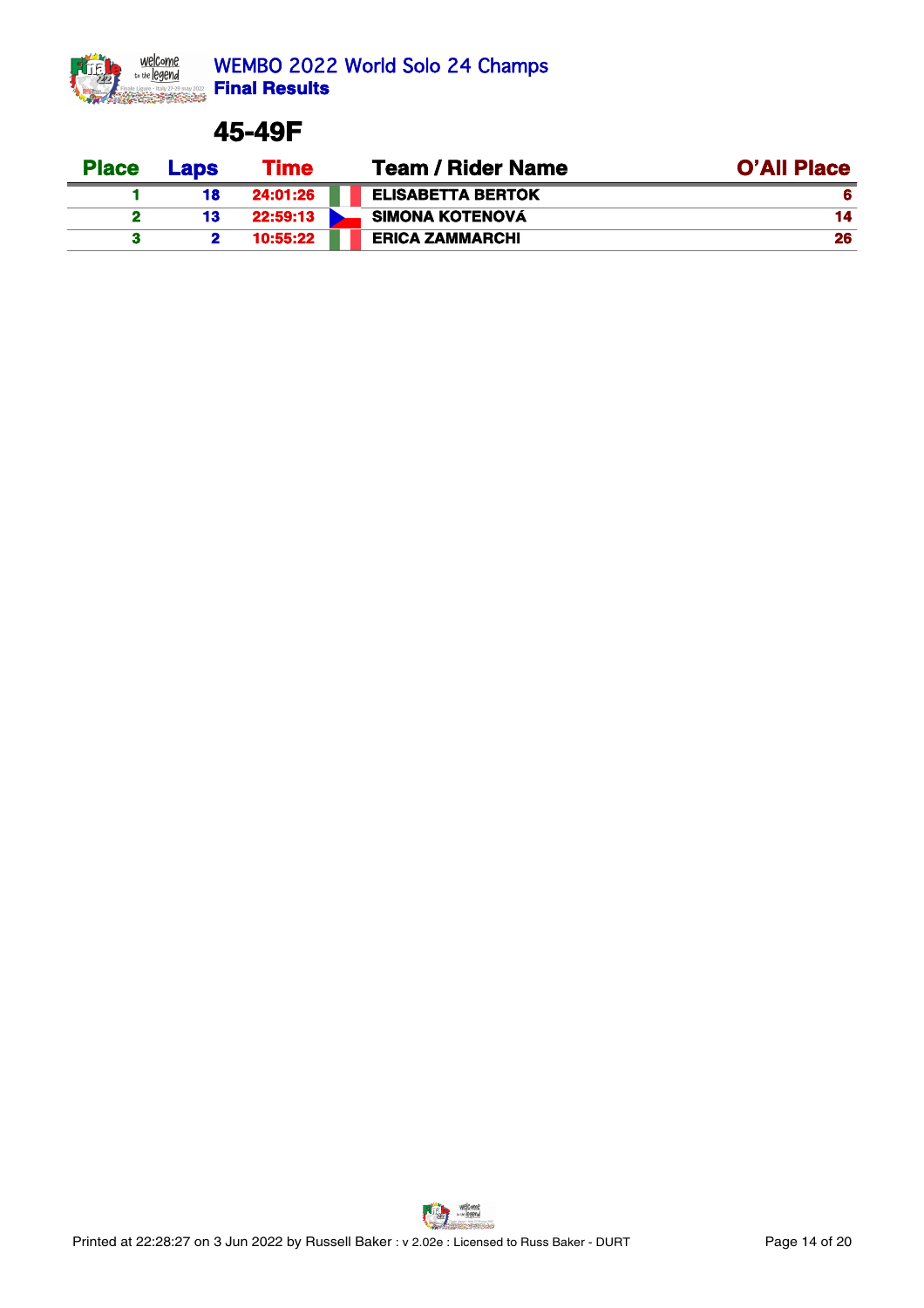

## **50-54M**

| <b>Place</b>    | <b>Laps</b>     | <b>Time</b> |    | <b>Team / Rider Name</b>  | <b>O'All Place</b> |
|-----------------|-----------------|-------------|----|---------------------------|--------------------|
|                 | 26              | 23:32:18    |    | <b>SRECKO KRIŽNIČ</b>     | 12                 |
| $\mathbf{2}$    | 25              | 24:42:57    |    | <b>ALAN COLVILLE</b>      | 17                 |
| 3               | 21              | 23:21:39    |    | <b>TREVIMAC PIEROPAN</b>  | 30                 |
|                 | 19              | 24:18:58    |    | <b>ALDO OLIVIERI</b>      | 48                 |
| 5               | 18              | 24:15:48    |    | <b>LUCA</b>               | 54                 |
| 6               | 14              | 19:50:27    |    | <b>LUDOVIC BRAULT</b>     | 77                 |
|                 | 14              | 23:46:29    |    | <b>ALESSANDRO BRAGGIO</b> | 80                 |
| 8               | 14              | 24:37:14    |    | <b>ROB KOPPENHOL</b>      | 85                 |
| 9               | 13              | 22:34:38    |    | <b>WALTER MURGIA</b>      | 87                 |
| 10 <sub>1</sub> | 13              | 24:37:16    |    | <b>STEVE GORDON</b>       | 89                 |
| 11              | 12              | 24:10:04    |    | <b>CASSINIS ASD</b>       | 92                 |
| 12              | 10              | 23:25:00    |    | <b>BAR FARUK</b>          | 101                |
| 13              | 10 <sub>1</sub> | 24:19:31    |    | <b>CRISTIANO COMBI</b>    | 103                |
| 14              | 10 <sub>1</sub> | 24:30:59    |    | <b>PANCIC LAURENT</b>     | 104                |
| 15              | 9               | 11:27:22    |    | <b>FRANK MEIER</b>        | 107                |
| 16              | 9               | 21:35:58    |    | <b>MICHELE ZUNINO</b>     | 108                |
| 17              | 7               | 23:14:50    |    | <b>LORENZO BURATTI</b>    | 114                |
| 18              | 5               | 9:09:43     | H  | <b>CHRISTOPHE MOSER</b>   | 128                |
| 19              | 5.              | 16:03:08    | XK | <b>STUART WHEELER</b>     | 130                |
| 20              | 4               | 4:58:25     |    | <b>GRAZ</b>               | 131                |
| 21              | 3               | 24:39:35    |    | <b>DANILO ALUNNO</b>      | 133                |

welcome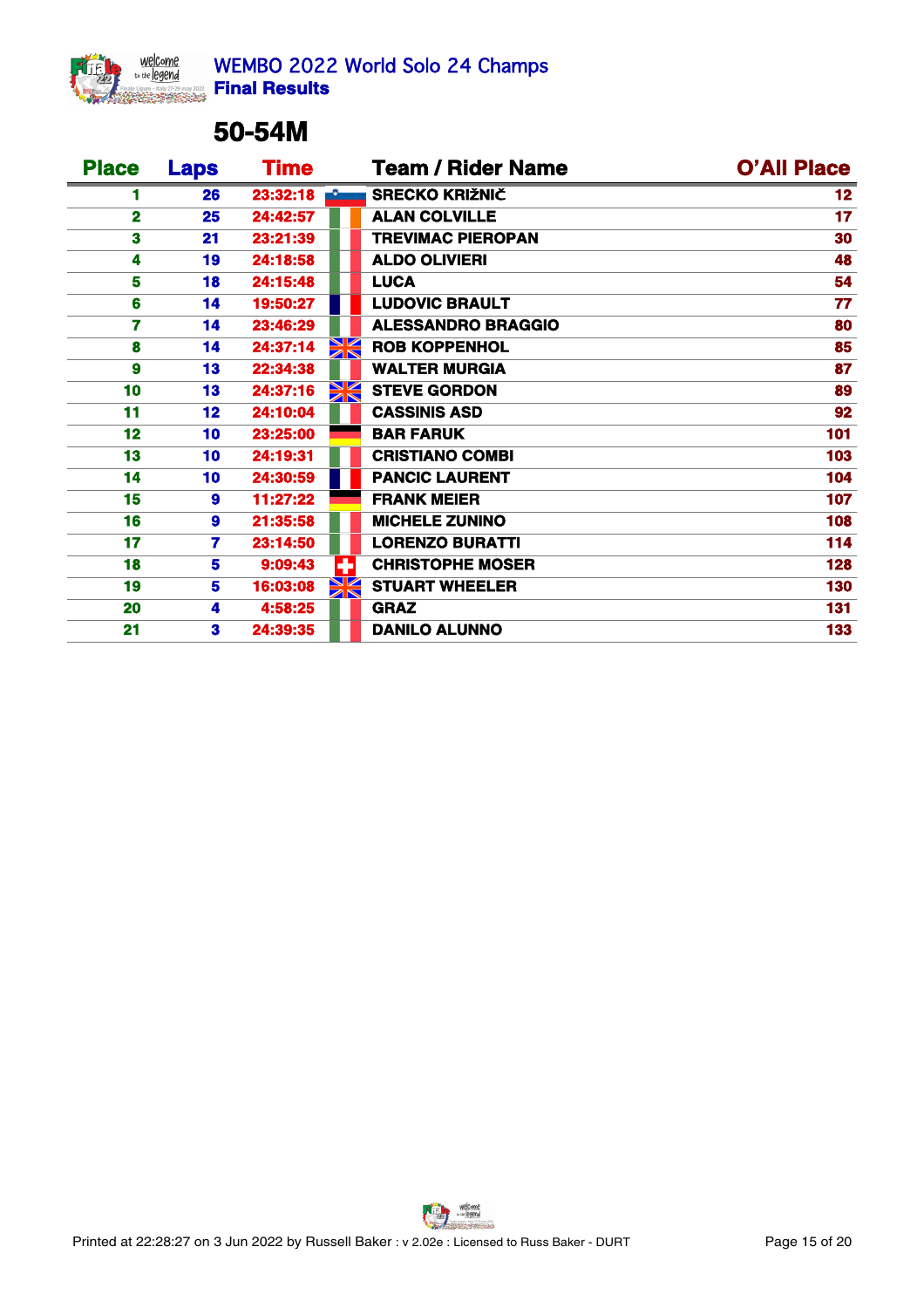

## **55-59M**

| <b>Place</b> | Laps      | <b>Time</b> |    | <b>Team / Rider Name</b>           | <b>O'All Place</b> |
|--------------|-----------|-------------|----|------------------------------------|--------------------|
|              | 28        | 24:11:18    |    | <b>THOMAS WIDHALM</b>              |                    |
|              | 24        | 24:20:05    |    | <b>MARTIN STAIGER</b>              |                    |
|              | 21        | 24:44:33    |    | <b>ADRIAN BEALE</b>                | 35                 |
|              | <b>20</b> | 23:40:50    |    | PRONGHORN RACING                   | 38                 |
|              | <b>20</b> | 24:42:52    |    | <b>BROGLIA ALAIN</b>               | 43                 |
|              | 15        | 20:20:07    |    | <b>GASTÃO JOSÉ DA SILVA FRANCO</b> |                    |
|              | 15        | 23:35:55    |    | <b>GAGNO ANGELO</b>                | 74                 |
|              | 12        | 23:54:43    |    | NORBERT OSWALD                     | 91                 |
|              | 6.        | 22:34:37    |    | <b>MARCO COPELLI</b>               | 120                |
| 10           | 6.        | 23:21:29    | XK | <b>STEVE HOWARD</b>                | 121                |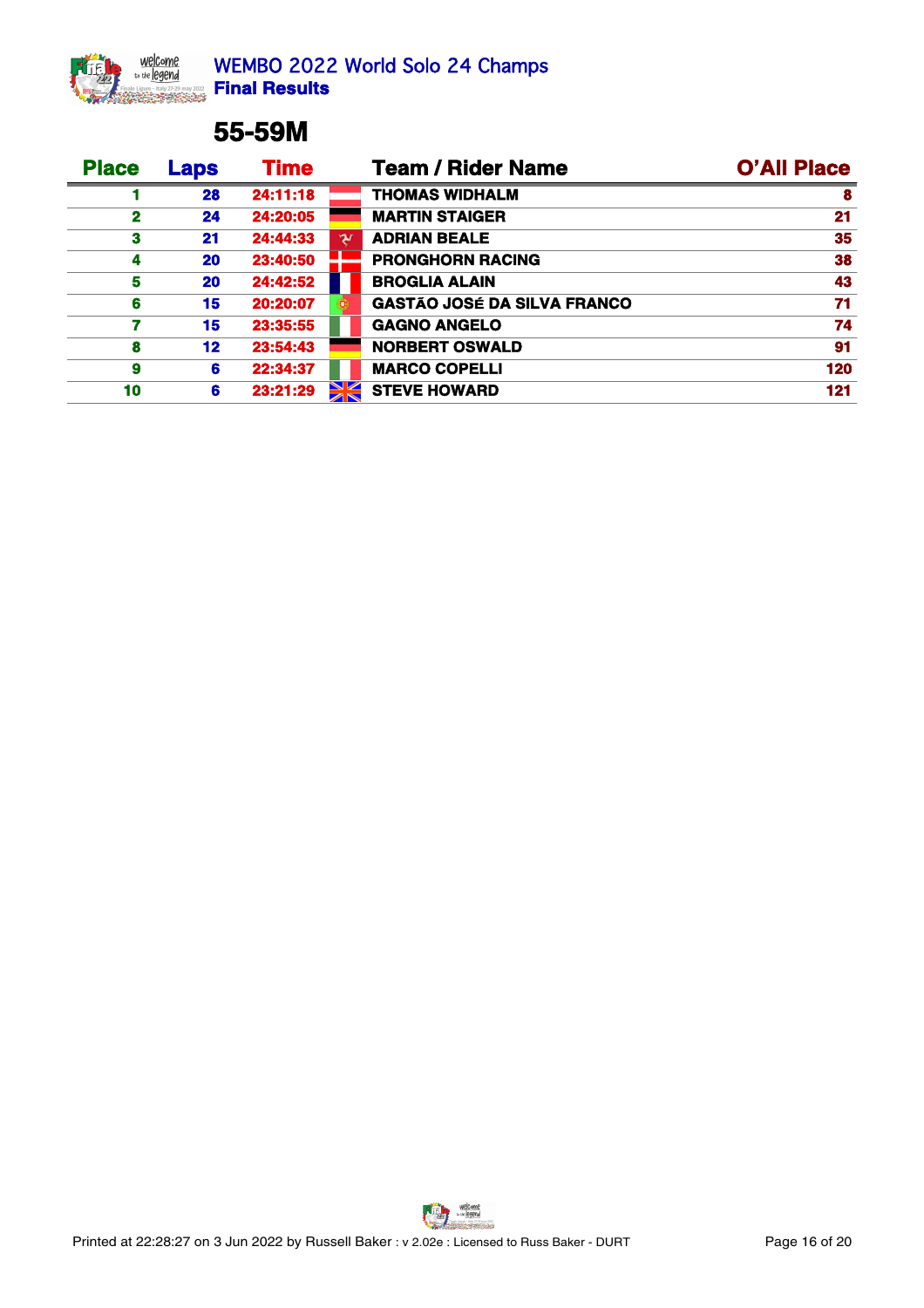

#### **55-59F**

| <b>Place</b> | <b>Lans</b> | Гіmе     | <b>Team / Rider Name</b>            | <b>O'All Place</b> |
|--------------|-------------|----------|-------------------------------------|--------------------|
|              | 18          | 24.34.50 | <b>GIULIANA MASSAROTTO</b>          |                    |
|              |             | 24:28:21 | <b>XK .</b><br><b>CLAUDIA FIESS</b> |                    |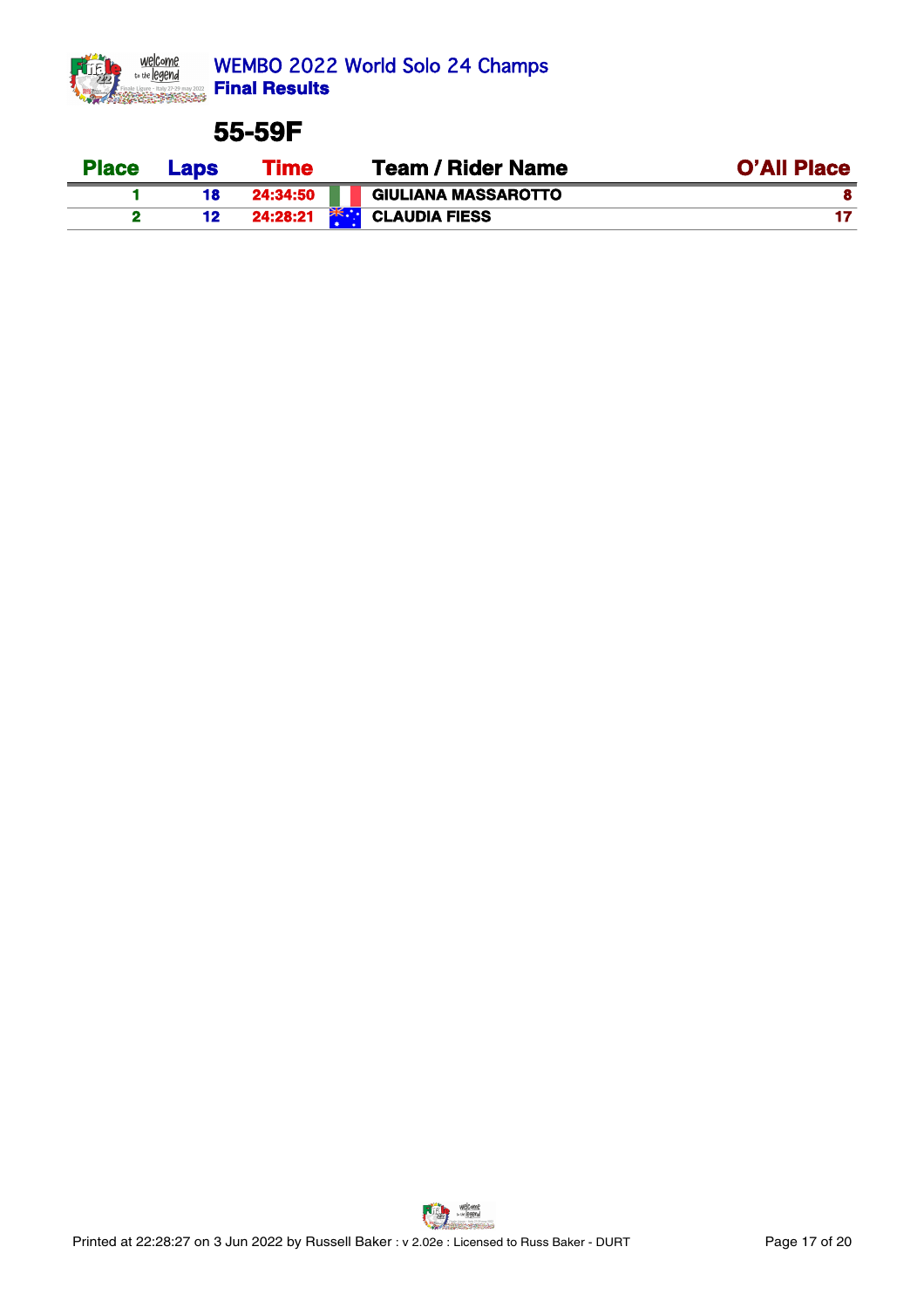## **60+M**

| <b>Place</b> | Laps | <b>Time</b> | <b>Team / Rider Name</b> | <b>O'All Place</b> |
|--------------|------|-------------|--------------------------|--------------------|
|              | 20   | 22:23:39    | <b>PETER SELKRIG</b>     |                    |
|              | 18   | 23:12:26    | RAFFAELE VERZELLA        | 51                 |
|              | 18   | 23:31:46    | <b>JOACHIM OBERFOELL</b> | 52                 |
|              | 17   | 23:47:52    | <b>KAREL ZABOJ</b>       | 56                 |
|              |      | 15:18:30    | <b>ENRICO LOMBARDI</b>   | 95                 |
|              |      | 16:08:26    | <b>ELVIO BOMPREZZI</b>   | 96                 |
|              |      | 8:23:43     | <b>VLADIMIR MAREK</b>    | 113                |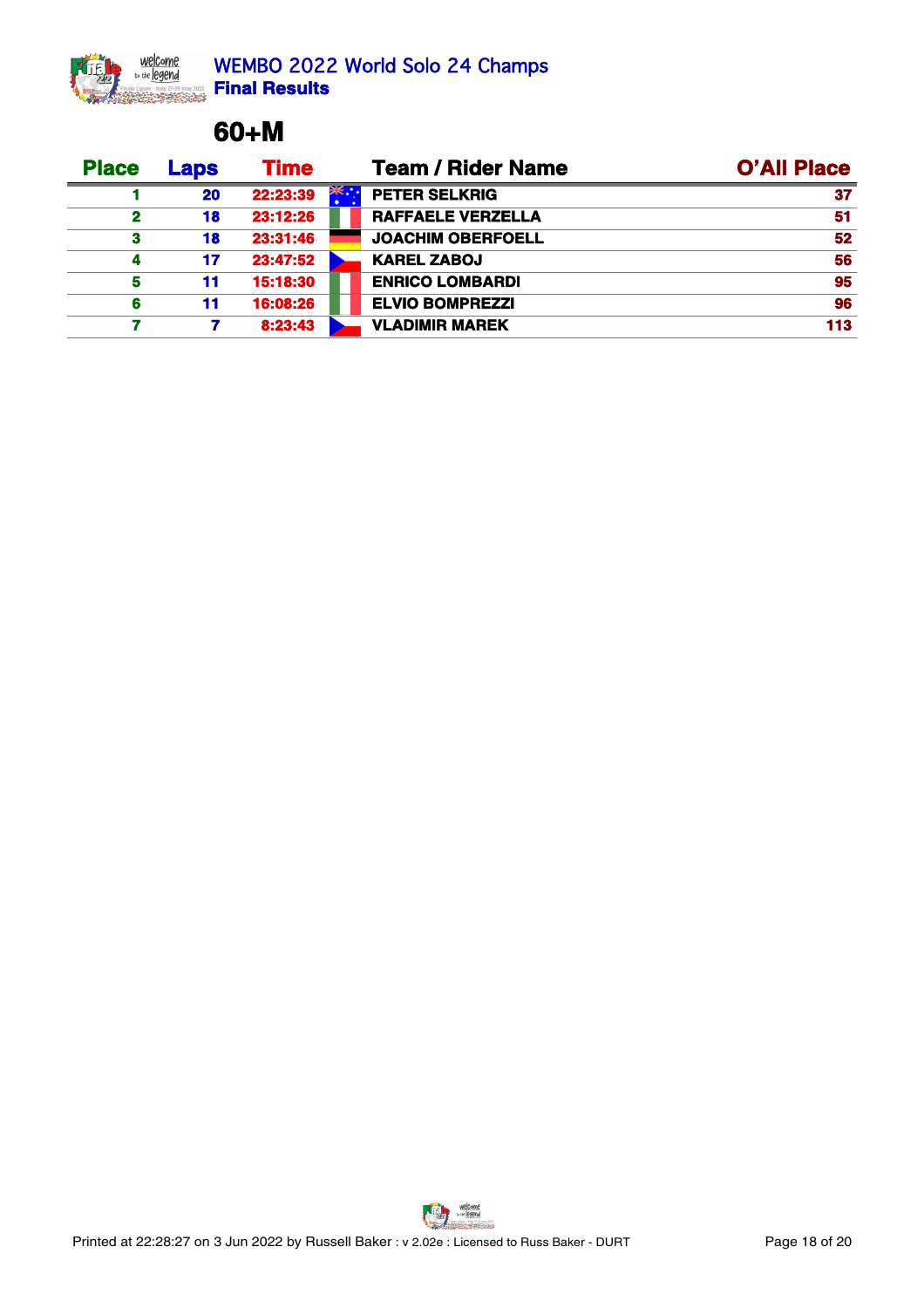

## **60+F**

| <b>Place</b> | <b>_aps</b> | Гіmе     | <b>Team / Rider Name</b>                 | <b>O'All Place</b> |
|--------------|-------------|----------|------------------------------------------|--------------------|
|              |             | 23:42:41 | <b>KIM LONG</b>                          |                    |
|              |             | 24:28:19 | $\geq$ $\geq$<br><b>DALENE PRETORIUS</b> |                    |
|              |             | 19:02:36 | <b>RESTENA BIKE</b>                      |                    |